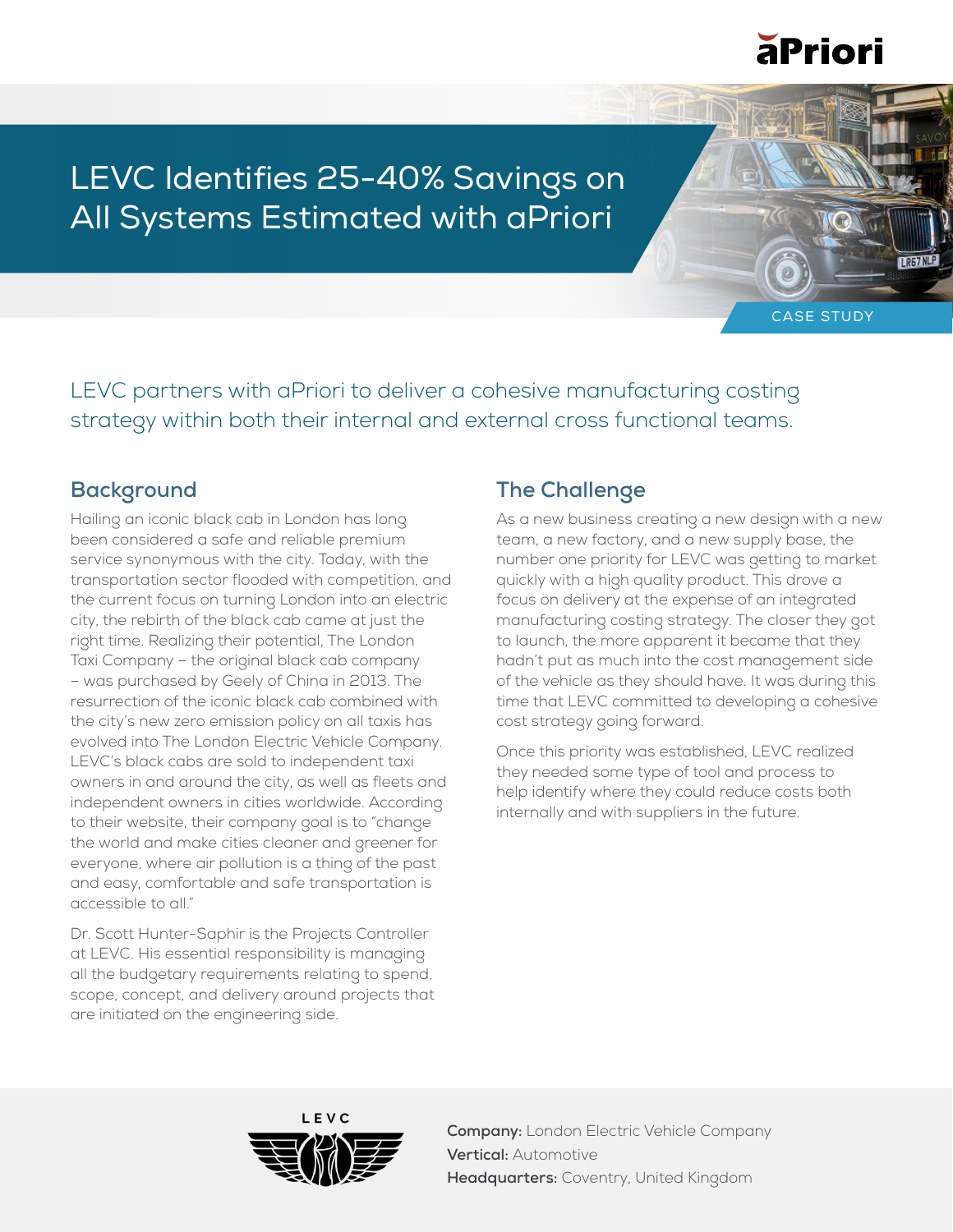LEVC realized they needed some type of tool and process to help identify where they could reduce costs both internally and with suppliers in the future.

## **Evaluating a Costing Solution**

Dr. Hunter-Saphir's previous experience with a costing system was unsatisfactory. He felt it was very generic in the way it worked, wasn't created by people that really knew how to cost, relied heavily on decision trees, and had zero industry data built in. Instead, the user was expected to load and maintain all industry data needed to use the system. This approach was very onerous for the team, so they continuously went back to using their old spreadsheets. The system also relied on a level of design and engineering knowledge that the team didn't have.

Based on that experience, it was very important to him that LEVC implement a system that was ready to go with costing models and industry data already built into the platform. LEVC looked at a number of systems. The biggest selling point for LEVC to use aPriori was the ability to easily import a 3D solid CAD model. This reduced their dependence on the cost estimator needing to have specific knowledge about how the part is conceived. LEVC's cost estimators are all experienced. But the fact is that it takes them significantly longer to manually review and identify manufacturability issues than it takes aPriori to do it.



Between aPriori's regional data libraries and the CAD import capabilities, aPriori was the easy choice for LEVC.

# **The Solution**

LEVC is now using aPriori to generate detailed manufacturability data and costs for a wide variety of components. Internal assessments of their own costing results and approach has helped them to identify new and potentially valuable cost-down projects their team could analyze in the future. The process started with a comprehensive costing exercise on the metal structure parts of the car, which has already started to return some strong financial results and beneficial engagement with their suppliers.

LEVC also conducted a full bottom up costing analysis on the interior of the vehicle, where there are several plastic injection molded parts. Before using aPriori, the company spent significant time and money looking to retool parts and move them out to China. The problem they encountered was their volumes were much lower than other manufacturers with similar types of vehicles, so their payback time to retool would be much longer. When you add to that the shipping costs and import duties, the costs were prohibitive, despite the usually expected savings from low cost production centers.